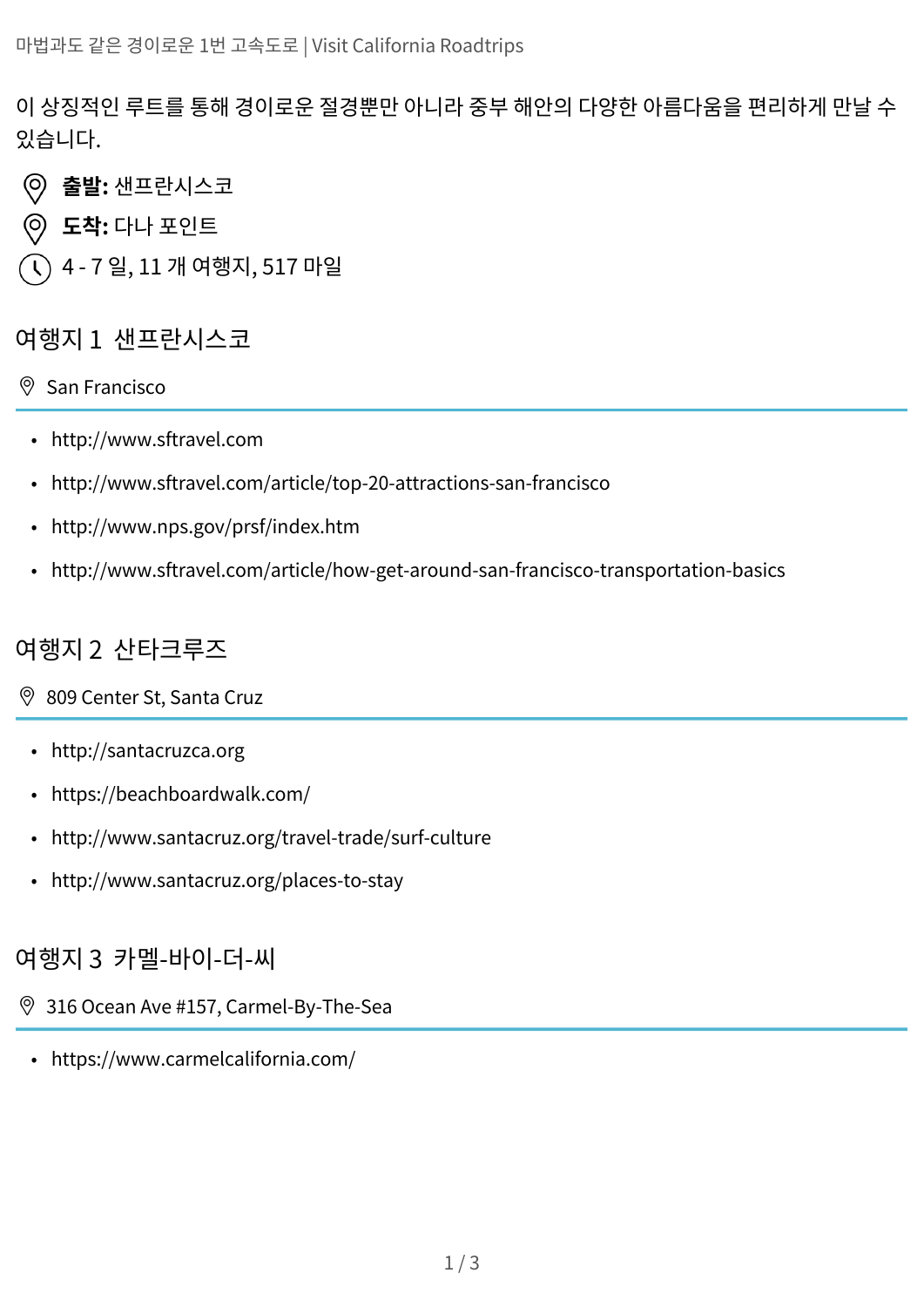## 여행지 4 빅서

- [Pfeiffer Big Sur Rd, Big Sur](https://www.google.com/maps/dir/San+Francisco,+CA/Santa+Cruz,+CA/Carmel-by-the-Sea,+CA/Bixby+Creek+Bridge/Hearst+Castle/Cambria,+CA/Ventura,+CA/Santa+Monica,+CA/Dana+Point,+CA/@34.239012,-119.1212118,11.68z/data=!4m91!4m90!1m5!1m1!1s0x80859a6d00690021:0x4a501367f076adff!2m2!1d-122.4194155!2d37.7749295!1m5!1m1!1s0x808e441b7c36d549:0x52ca104b2ad7f985!2m2!1d-122.0307963!2d36.9741171!1m5!1m1!1s0x808de615b717ec53:0xd2c22ba6ca51541c!2m2!1d-121.9232879!2d36.5552386!1m5!1m1!1s0x808d94a0aea9511b:0xadfeac07efb3a389!2m2!1d-121.9017074!2d36.371434!1m5!1m1!1s0x8092cc9dce68ea8b:0xc07bc62555ca2e20!2m2!1d-121.1682251!2d35.6852076!1m5!1m1!1s0x80ecd77a7b67481f:0xc4fd49cb873a8956!2m2!1d-121.0807468!2d35.5641381!1m10!1m1!1s0x80e9ad155097394d:0x24eff57c367aeae8!2m2!1d-119.2945199!2d34.2804923!3m4!1m2!1d-118.6607706!2d34.0393997!3s0x80c2a08674bde7f7:0x51dc015ed168fee9!1m35!1m1!1s0x80c2a4cec2910019:0xb4170ab5ff23f5ab!2m2!1d-118.4911912!2d34.0194543!3m4!1m2!1d-118.4486983!2d33.9915224!3s0x80c2ba8dce5f1741:0x5119be6cfeacce94!3m4!1m2!1d-118.3963054!2d33.9534005!3s0x80c2b0d39eb17def:0x3e16bddfd455baa5!3m4!1m2!1d-118.3845157!2d33.8189735!3s0x80dd4b50fb4f9a0d:0x42e6294b6f47be44!3m4!1m2!1d-118.1604926!2d33.789852!3s0x80dd317794de16e5:0x1680fb715eca3e32!3m4!1m2!1d-118.0849364!2d33.7320305!3s0x80dd2560f8ba4189:0x5cac0157e2911ec!3m4!1m2!1d-117.8726921!2d33.6008687!3s0x80dce0f47a7d20cd:0xa245c2952257a3c6!1m5!1m1!1s0x80dcf08fba64fd89:0xe42eb4bc7001fa15!2m2!1d-117.6981014!2d33.4672256!3e0)
	- <http://www.bigsurcalifornia.org/>

### 여행지 5 허스트 캐슬

[750 Hearst Castle Rd, San Simeon](https://www.google.com/maps/dir/San+Francisco,+CA/Santa+Cruz,+CA/Carmel-by-the-Sea,+CA/Bixby+Creek+Bridge/Hearst+Castle/Cambria,+CA/Ventura,+CA/Santa+Monica,+CA/Dana+Point,+CA/@34.239012,-119.1212118,11.68z/data=!4m91!4m90!1m5!1m1!1s0x80859a6d00690021:0x4a501367f076adff!2m2!1d-122.4194155!2d37.7749295!1m5!1m1!1s0x808e441b7c36d549:0x52ca104b2ad7f985!2m2!1d-122.0307963!2d36.9741171!1m5!1m1!1s0x808de615b717ec53:0xd2c22ba6ca51541c!2m2!1d-121.9232879!2d36.5552386!1m5!1m1!1s0x808d94a0aea9511b:0xadfeac07efb3a389!2m2!1d-121.9017074!2d36.371434!1m5!1m1!1s0x8092cc9dce68ea8b:0xc07bc62555ca2e20!2m2!1d-121.1682251!2d35.6852076!1m5!1m1!1s0x80ecd77a7b67481f:0xc4fd49cb873a8956!2m2!1d-121.0807468!2d35.5641381!1m10!1m1!1s0x80e9ad155097394d:0x24eff57c367aeae8!2m2!1d-119.2945199!2d34.2804923!3m4!1m2!1d-118.6607706!2d34.0393997!3s0x80c2a08674bde7f7:0x51dc015ed168fee9!1m35!1m1!1s0x80c2a4cec2910019:0xb4170ab5ff23f5ab!2m2!1d-118.4911912!2d34.0194543!3m4!1m2!1d-118.4486983!2d33.9915224!3s0x80c2ba8dce5f1741:0x5119be6cfeacce94!3m4!1m2!1d-118.3963054!2d33.9534005!3s0x80c2b0d39eb17def:0x3e16bddfd455baa5!3m4!1m2!1d-118.3845157!2d33.8189735!3s0x80dd4b50fb4f9a0d:0x42e6294b6f47be44!3m4!1m2!1d-118.1604926!2d33.789852!3s0x80dd317794de16e5:0x1680fb715eca3e32!3m4!1m2!1d-118.0849364!2d33.7320305!3s0x80dd2560f8ba4189:0x5cac0157e2911ec!3m4!1m2!1d-117.8726921!2d33.6008687!3s0x80dce0f47a7d20cd:0xa245c2952257a3c6!1m5!1m1!1s0x80dcf08fba64fd89:0xe42eb4bc7001fa15!2m2!1d-117.6981014!2d33.4672256!3e0)

- <http://hearstcastle.org/>
- <http://sansimeonchamber.org/>
- <http://hearstcastle.org/tour-hearst-castle/daily-tours/>
- <https://www.slocal.com/explore/san-simeon>

## 여행지 6 캠브리아

#### [767 Main St, Cambria](https://www.google.com/maps/dir/San+Francisco,+CA/Santa+Cruz,+CA/Carmel-by-the-Sea,+CA/Bixby+Creek+Bridge/Hearst+Castle/Cambria,+CA/Ventura,+CA/Santa+Monica,+CA/Dana+Point,+CA/@34.239012,-119.1212118,11.68z/data=!4m91!4m90!1m5!1m1!1s0x80859a6d00690021:0x4a501367f076adff!2m2!1d-122.4194155!2d37.7749295!1m5!1m1!1s0x808e441b7c36d549:0x52ca104b2ad7f985!2m2!1d-122.0307963!2d36.9741171!1m5!1m1!1s0x808de615b717ec53:0xd2c22ba6ca51541c!2m2!1d-121.9232879!2d36.5552386!1m5!1m1!1s0x808d94a0aea9511b:0xadfeac07efb3a389!2m2!1d-121.9017074!2d36.371434!1m5!1m1!1s0x8092cc9dce68ea8b:0xc07bc62555ca2e20!2m2!1d-121.1682251!2d35.6852076!1m5!1m1!1s0x80ecd77a7b67481f:0xc4fd49cb873a8956!2m2!1d-121.0807468!2d35.5641381!1m10!1m1!1s0x80e9ad155097394d:0x24eff57c367aeae8!2m2!1d-119.2945199!2d34.2804923!3m4!1m2!1d-118.6607706!2d34.0393997!3s0x80c2a08674bde7f7:0x51dc015ed168fee9!1m35!1m1!1s0x80c2a4cec2910019:0xb4170ab5ff23f5ab!2m2!1d-118.4911912!2d34.0194543!3m4!1m2!1d-118.4486983!2d33.9915224!3s0x80c2ba8dce5f1741:0x5119be6cfeacce94!3m4!1m2!1d-118.3963054!2d33.9534005!3s0x80c2b0d39eb17def:0x3e16bddfd455baa5!3m4!1m2!1d-118.3845157!2d33.8189735!3s0x80dd4b50fb4f9a0d:0x42e6294b6f47be44!3m4!1m2!1d-118.1604926!2d33.789852!3s0x80dd317794de16e5:0x1680fb715eca3e32!3m4!1m2!1d-118.0849364!2d33.7320305!3s0x80dd2560f8ba4189:0x5cac0157e2911ec!3m4!1m2!1d-117.8726921!2d33.6008687!3s0x80dce0f47a7d20cd:0xa245c2952257a3c6!1m5!1m1!1s0x80dcf08fba64fd89:0xe42eb4bc7001fa15!2m2!1d-117.6981014!2d33.4672256!3e0)

- <http://visitcambriaca.com/>
- <http://www.visitcambriacalifornia.com/golocal/fiscaliniranch.html>
- <http://www.visitcambriaca.com/eat>
- <https://www.slocal.com/explore/cambria/>

## 여행지 7 스포트라이트 호텔 캘리포니안

[36 State St, Santa Barbara](https://www.google.com/maps/dir/San+Francisco,+CA/Santa+Cruz,+CA/Carmel-by-the-Sea,+CA/Bixby+Creek+Bridge/Hearst+Castle/Cambria,+CA/Ventura,+CA/Santa+Monica,+CA/Dana+Point,+CA/@34.239012,-119.1212118,11.68z/data=!4m91!4m90!1m5!1m1!1s0x80859a6d00690021:0x4a501367f076adff!2m2!1d-122.4194155!2d37.7749295!1m5!1m1!1s0x808e441b7c36d549:0x52ca104b2ad7f985!2m2!1d-122.0307963!2d36.9741171!1m5!1m1!1s0x808de615b717ec53:0xd2c22ba6ca51541c!2m2!1d-121.9232879!2d36.5552386!1m5!1m1!1s0x808d94a0aea9511b:0xadfeac07efb3a389!2m2!1d-121.9017074!2d36.371434!1m5!1m1!1s0x8092cc9dce68ea8b:0xc07bc62555ca2e20!2m2!1d-121.1682251!2d35.6852076!1m5!1m1!1s0x80ecd77a7b67481f:0xc4fd49cb873a8956!2m2!1d-121.0807468!2d35.5641381!1m10!1m1!1s0x80e9ad155097394d:0x24eff57c367aeae8!2m2!1d-119.2945199!2d34.2804923!3m4!1m2!1d-118.6607706!2d34.0393997!3s0x80c2a08674bde7f7:0x51dc015ed168fee9!1m35!1m1!1s0x80c2a4cec2910019:0xb4170ab5ff23f5ab!2m2!1d-118.4911912!2d34.0194543!3m4!1m2!1d-118.4486983!2d33.9915224!3s0x80c2ba8dce5f1741:0x5119be6cfeacce94!3m4!1m2!1d-118.3963054!2d33.9534005!3s0x80c2b0d39eb17def:0x3e16bddfd455baa5!3m4!1m2!1d-118.3845157!2d33.8189735!3s0x80dd4b50fb4f9a0d:0x42e6294b6f47be44!3m4!1m2!1d-118.1604926!2d33.789852!3s0x80dd317794de16e5:0x1680fb715eca3e32!3m4!1m2!1d-118.0849364!2d33.7320305!3s0x80dd2560f8ba4189:0x5cac0157e2911ec!3m4!1m2!1d-117.8726921!2d33.6008687!3s0x80dce0f47a7d20cd:0xa245c2952257a3c6!1m5!1m1!1s0x80dcf08fba64fd89:0xe42eb4bc7001fa15!2m2!1d-117.6981014!2d33.4672256!3e0)

### 여행지 8 벤투라

- [501 Poli St, Ventura](https://www.google.com/maps/dir/San+Francisco,+CA/Santa+Cruz,+CA/Carmel-by-the-Sea,+CA/Bixby+Creek+Bridge/Hearst+Castle/Cambria,+CA/Ventura,+CA/Santa+Monica,+CA/Dana+Point,+CA/@34.239012,-119.1212118,11.68z/data=!4m91!4m90!1m5!1m1!1s0x80859a6d00690021:0x4a501367f076adff!2m2!1d-122.4194155!2d37.7749295!1m5!1m1!1s0x808e441b7c36d549:0x52ca104b2ad7f985!2m2!1d-122.0307963!2d36.9741171!1m5!1m1!1s0x808de615b717ec53:0xd2c22ba6ca51541c!2m2!1d-121.9232879!2d36.5552386!1m5!1m1!1s0x808d94a0aea9511b:0xadfeac07efb3a389!2m2!1d-121.9017074!2d36.371434!1m5!1m1!1s0x8092cc9dce68ea8b:0xc07bc62555ca2e20!2m2!1d-121.1682251!2d35.6852076!1m5!1m1!1s0x80ecd77a7b67481f:0xc4fd49cb873a8956!2m2!1d-121.0807468!2d35.5641381!1m10!1m1!1s0x80e9ad155097394d:0x24eff57c367aeae8!2m2!1d-119.2945199!2d34.2804923!3m4!1m2!1d-118.6607706!2d34.0393997!3s0x80c2a08674bde7f7:0x51dc015ed168fee9!1m35!1m1!1s0x80c2a4cec2910019:0xb4170ab5ff23f5ab!2m2!1d-118.4911912!2d34.0194543!3m4!1m2!1d-118.4486983!2d33.9915224!3s0x80c2ba8dce5f1741:0x5119be6cfeacce94!3m4!1m2!1d-118.3963054!2d33.9534005!3s0x80c2b0d39eb17def:0x3e16bddfd455baa5!3m4!1m2!1d-118.3845157!2d33.8189735!3s0x80dd4b50fb4f9a0d:0x42e6294b6f47be44!3m4!1m2!1d-118.1604926!2d33.789852!3s0x80dd317794de16e5:0x1680fb715eca3e32!3m4!1m2!1d-118.0849364!2d33.7320305!3s0x80dd2560f8ba4189:0x5cac0157e2911ec!3m4!1m2!1d-117.8726921!2d33.6008687!3s0x80dce0f47a7d20cd:0xa245c2952257a3c6!1m5!1m1!1s0x80dcf08fba64fd89:0xe42eb4bc7001fa15!2m2!1d-117.6981014!2d33.4672256!3e0)
- <https://visitventuraca.com/>